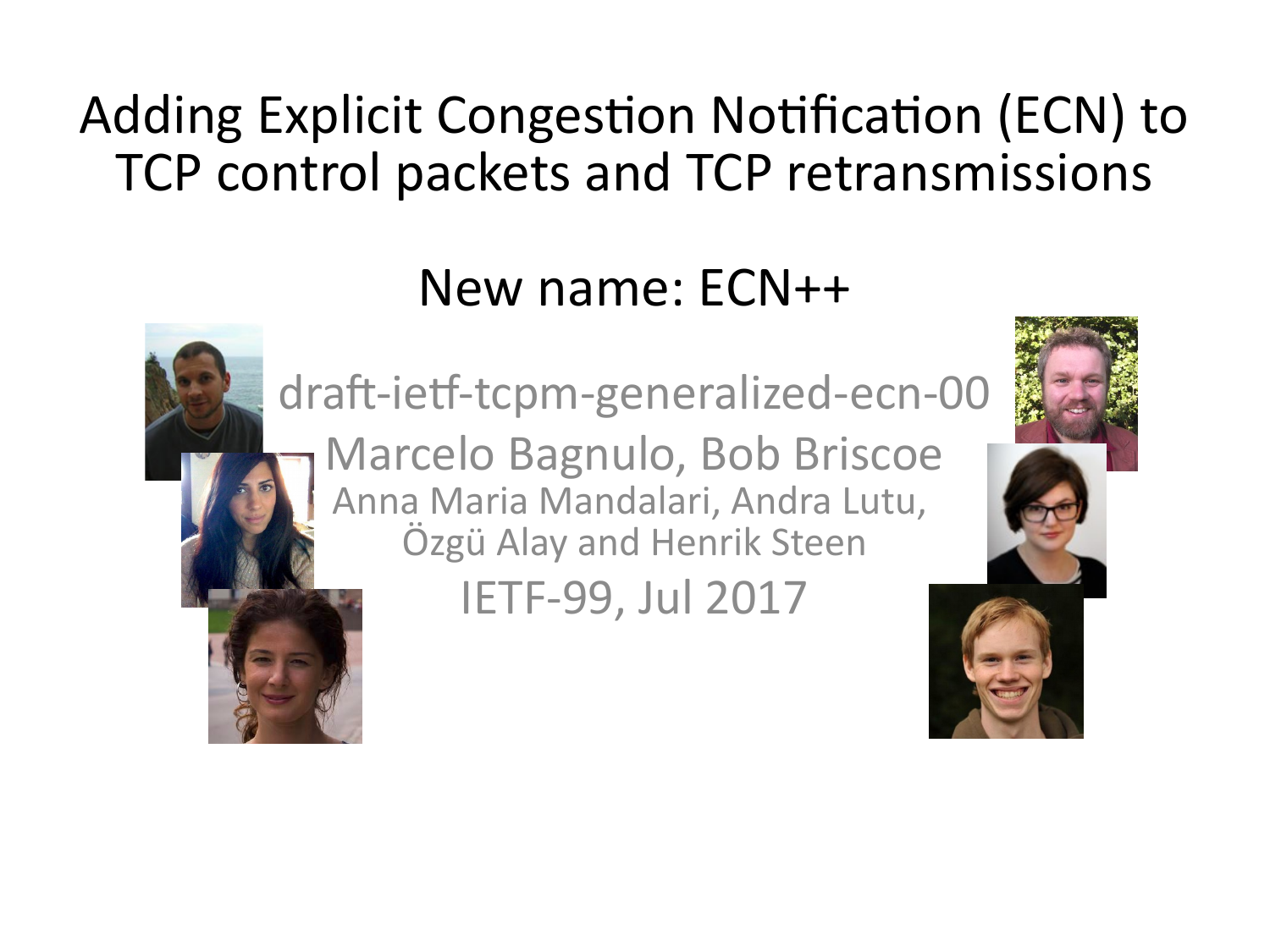## Recap – how we got here

- TCP/IP ECN spec [RFC 3168] argues against and prohibits using ECN on:
	- SYN
	- SYN/ACK
	- Pure ACK
	- Window Probe
	- Retransmission
- ECN+ and ECN+/TryOnce [RFC5562]: experiments to allow ECN on SYN/ACK
- ECN++ [draft-ietf-tcpm-generalized-ecn]
	- rebuts all the arguments
	- experiments with ECN on:
		- all the above, plus
		- FIN
		- RST
- $\bullet$  FCN++ since Mar'17:
	- 5 fairly significant revisions
	- in response to 4 reviews
		- Mirja, DavidB, Padma, Gorry
	- recently adopted as TCPM work item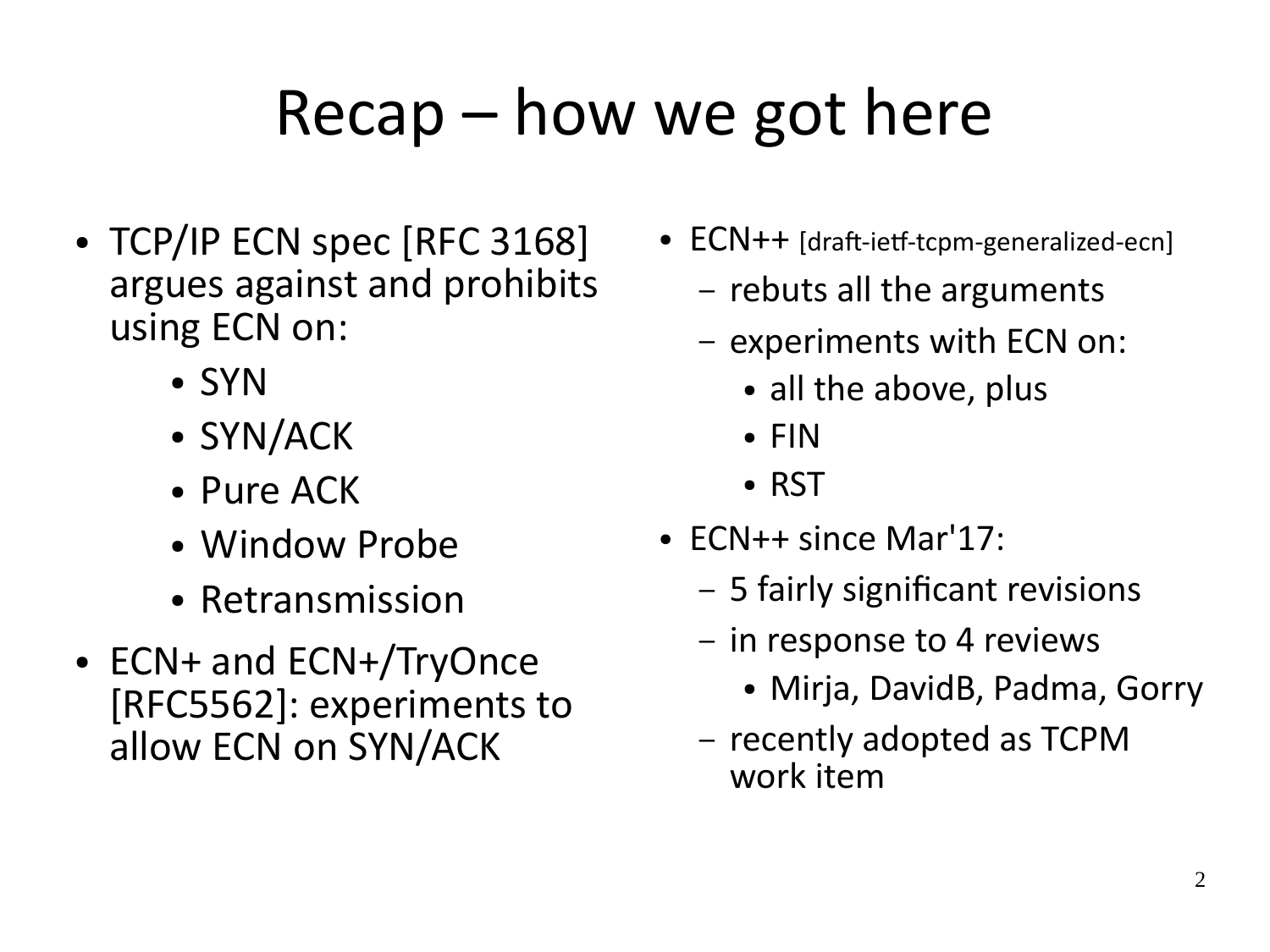## Main Benefits

1)Cut flow completion time variance (esp. short flows)

– avoid initial retransmission timeout (default 1s)

as data

– otherwise SYNs & SYN/ACKs suffer background loss prob

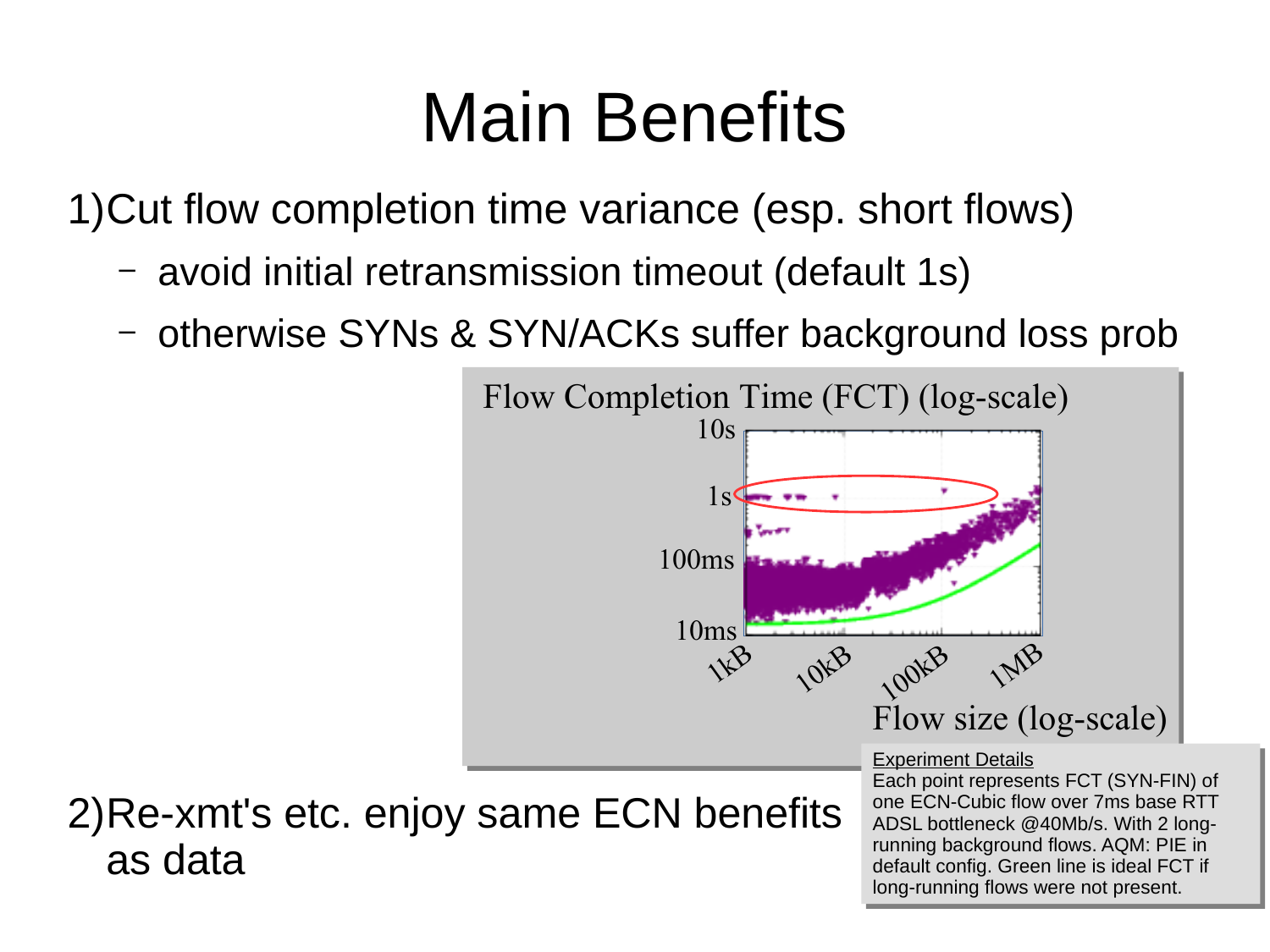## Where ECN++ fits

- Sender behaviour of each TCP half-connection
	- setting ECT, congestion response, fall-back
- TCP ECN feedback out of scope compatible with both forms:
	- Standard [RFC3168]
	- More Accurate (AccECN) [draft-ietf-tcpm-accurate-ecn] (RECOMMENDED for primary benefit of ECT on SYN)

| TCP packet type     | <b>ACCECN f/b</b> | <b>RFC3168 f/b</b> | Congestion<br>response                |
|---------------------|-------------------|--------------------|---------------------------------------|
| <b>SYN</b>          | <b>ECT</b>        | not-ECT            | <b>Reduce IW</b>                      |
| <b>SYN-ACK</b>      | <b>ECT</b>        | <b>ECT</b>         | <b>Reduce IW</b>                      |
| <b>Pure ACK</b>     | <b>ECT</b>        | <b>ECT</b>         | None or optionally<br>AckCC [RFC5690] |
| <b>Window Probe</b> | <b>ECT</b>        | <b>ECT</b>         | Usual                                 |
| <b>FIN</b>          | <b>ECT</b>        | <b>ECT</b>         | None or optionally<br>AckCC [RFC5690] |
| <b>RST</b>          | <b>ECT</b>        | <b>ECT</b>         | N/A                                   |
| Re-XMT              | <b>ECT</b>        | <b>ECT</b>         | <b>Usual</b>                          |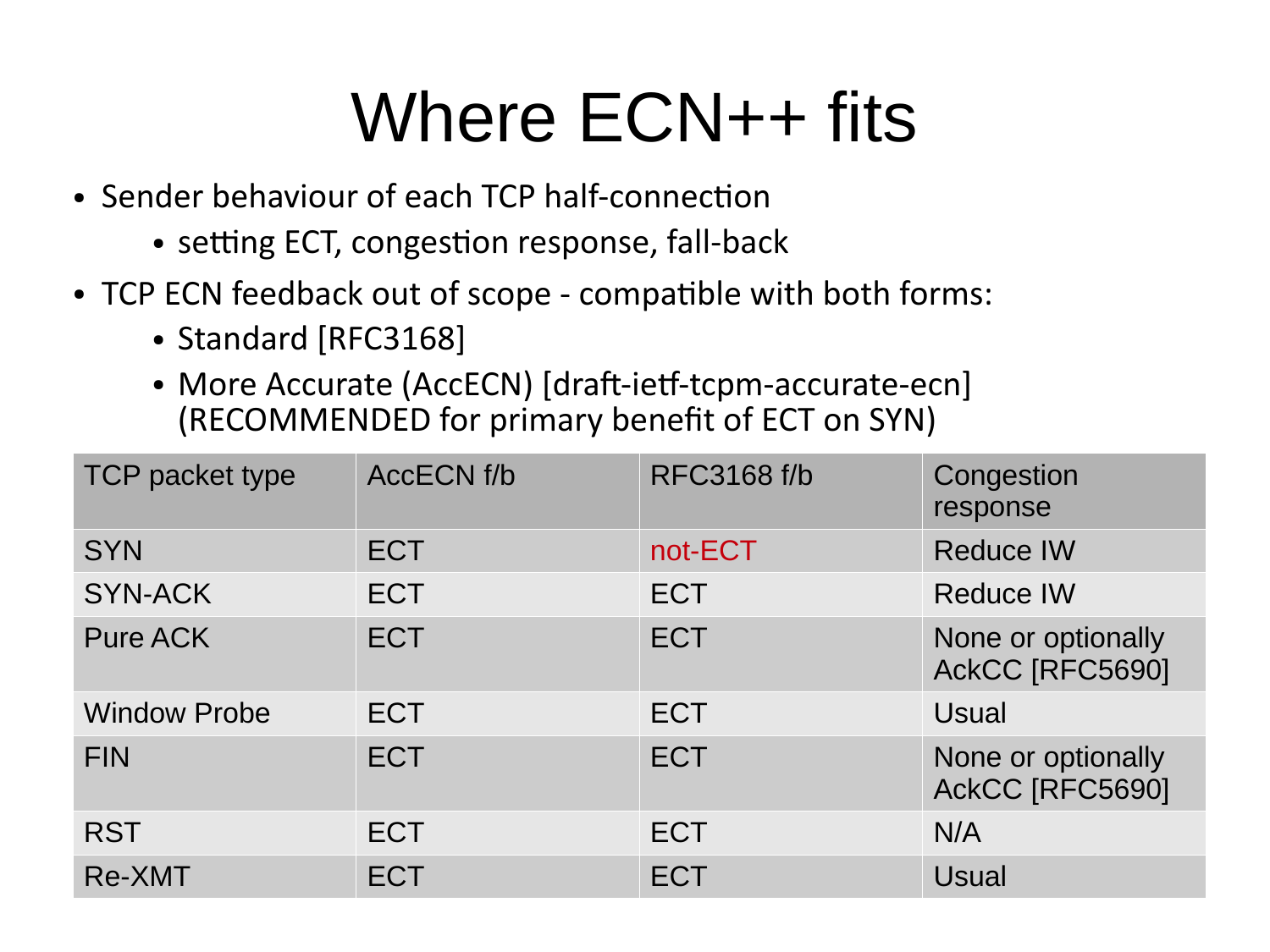# Optimistic ECT on SYN

### Problem:

- Standard ECN [RFC3168] servers don't expect ECT SYN
	- so no space to feed back CE on SYN-ACK
	- AccECN SYN-ACK has space for CE feedback
- How does clients know which type of server?

Solution:

- Always request AccECN feedback (no cost)
- Always ECT on SYN (unless cache says no)
	- if SYN-ACK supports AccECN, also says CE or not
		- if CE, MUST reduce IW to 1 SMSS
	- else, no CE feedback logic at server
		- MUST conservatively reduce IW,  $SHOUI D = 1$  SMSS
		- OPTIONALLY cache
- Rationale for conservative IW reduction
	- client  $\Rightarrow$  server rarely uses IW > 1 (? DISCUSS)
	- even if it does, only one unnecessary IW reduction per non-AccECN server (then cached)
	- cache could also record non-AccECN proxy as an access network operator entry e.g. by checking a known AccECN test server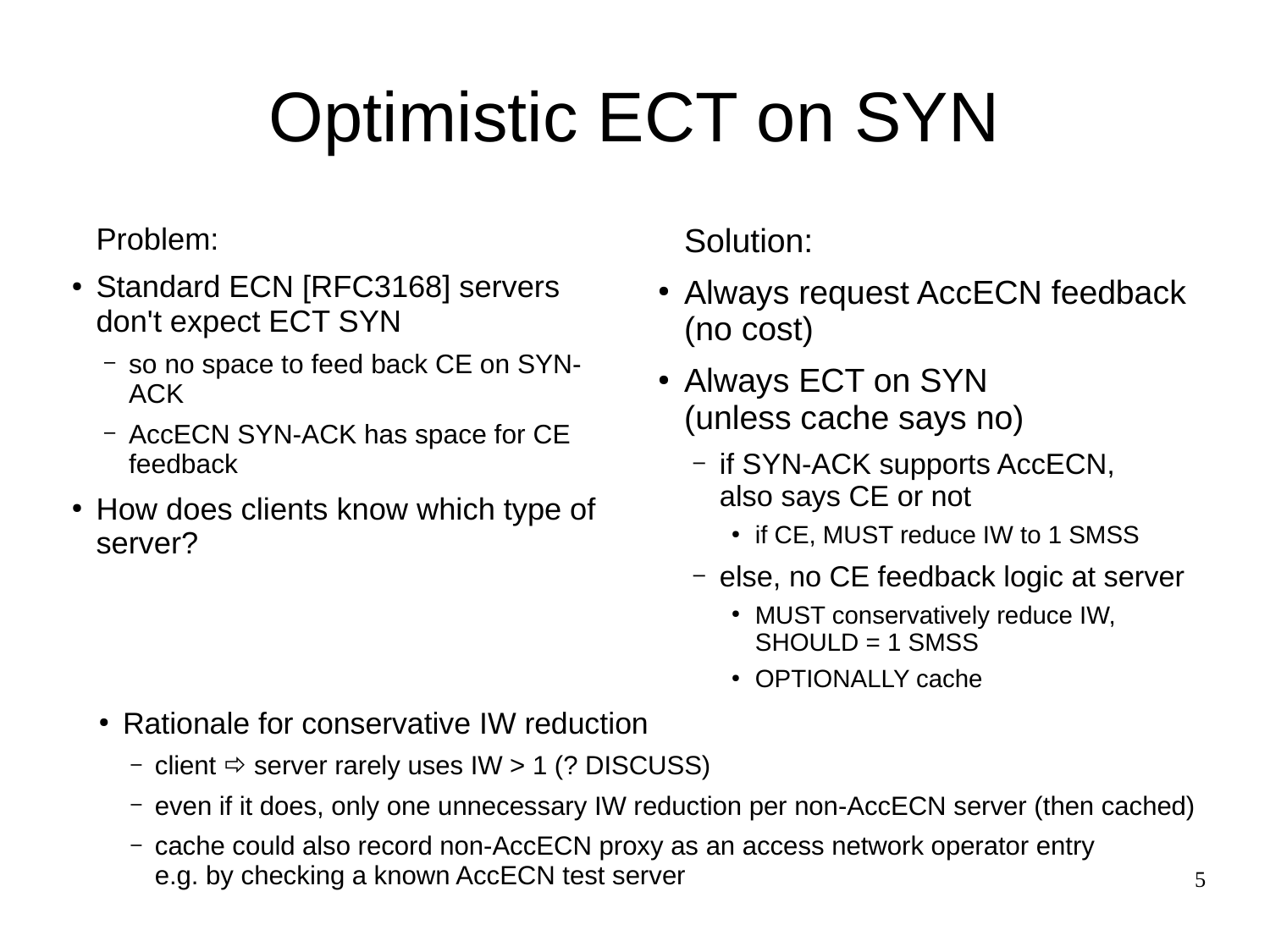## Response to CE on SYN-ACK

- Originally, draft just said "Follow RFC 5562"
	- but "ECN+/TryOnce" is over-literal interpretation of "ECN = drop"
	- attempts to mimic response to loss of initial packet (1s delay in case severely overloaded)
	- but CE implies network is delivering packets
- Approach: MUST reduce IW and SHOULD  $=$  1 SMSS
	- same as original ECN+ scheme
	- authors of both (Aleks Kuzmanovic, Amit Mondal) agreed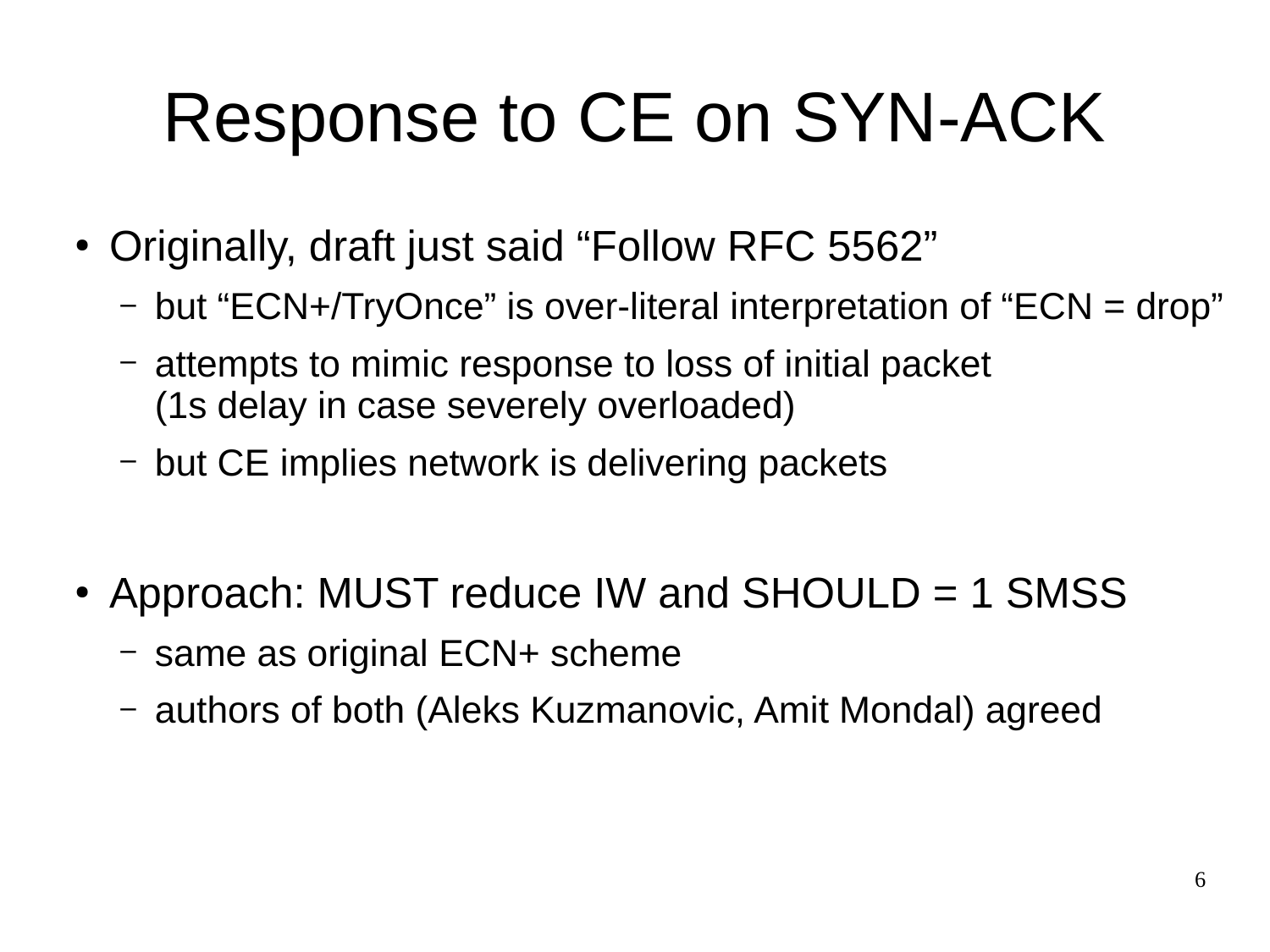## Response to CE on a Pure ACK

- MUST reduce cwnd in response to any CE feedback
	- $\bullet$  to regulate any data amongst the pure ACKs<sup>1</sup>
- MAY also implement AckCC [RFC5690]
	- to regulate pure ACK rate
- Is the receiver required to feed back CE on pure ACKs?
	- out of scope, see relevant feedback spec:
		- RFC 3168 is silent, so implementation-dependent
		- AccECN requires CE count to include CE on pure ACKs
- DISCUSS:
	- prohibit ECT on pure ACKs unless AccECN negotiated?
	- note:

non-response to CE on pure ACK no worse than non-response to pure ACK loss

 $\overline{\phantom{a}}$ 

 $1$  RFC 3168 says

<sup>7</sup> "Current TCP receivers have no mechanisms for reducing traffic on the ACK-path in response to congestion notification," which incorrectly assumes that one pure ACK implies that all the packets in the same flow are pure ACKs.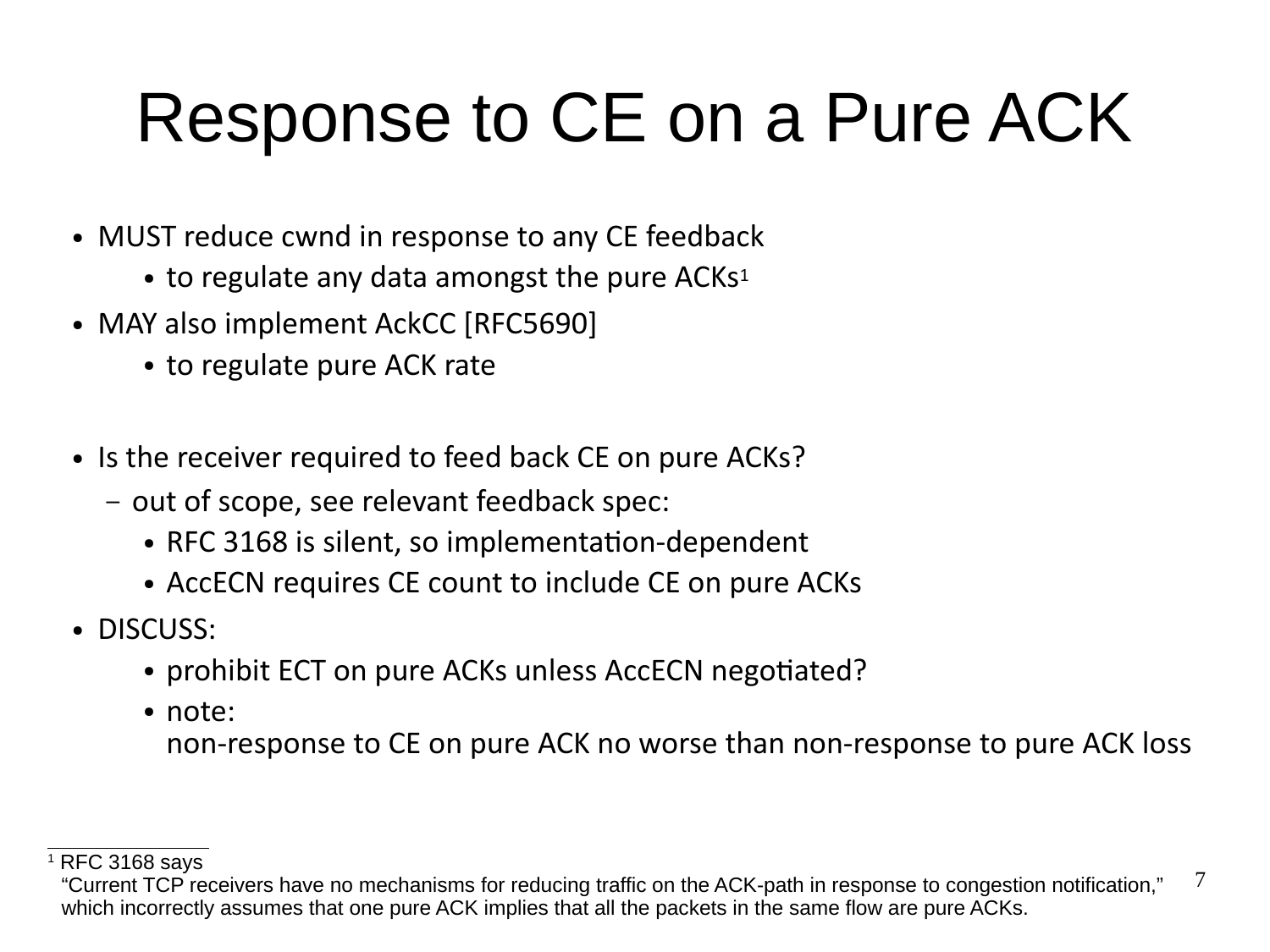## Response to CE on Re-XMTs

- Data receiver:
	- More stringent 'Challenge ACK' validity check [RFC5691] RECOMMENDED before feedback CE
	- mitigates blind out-of-window attack that fools the receiver into inducing a sender congestion response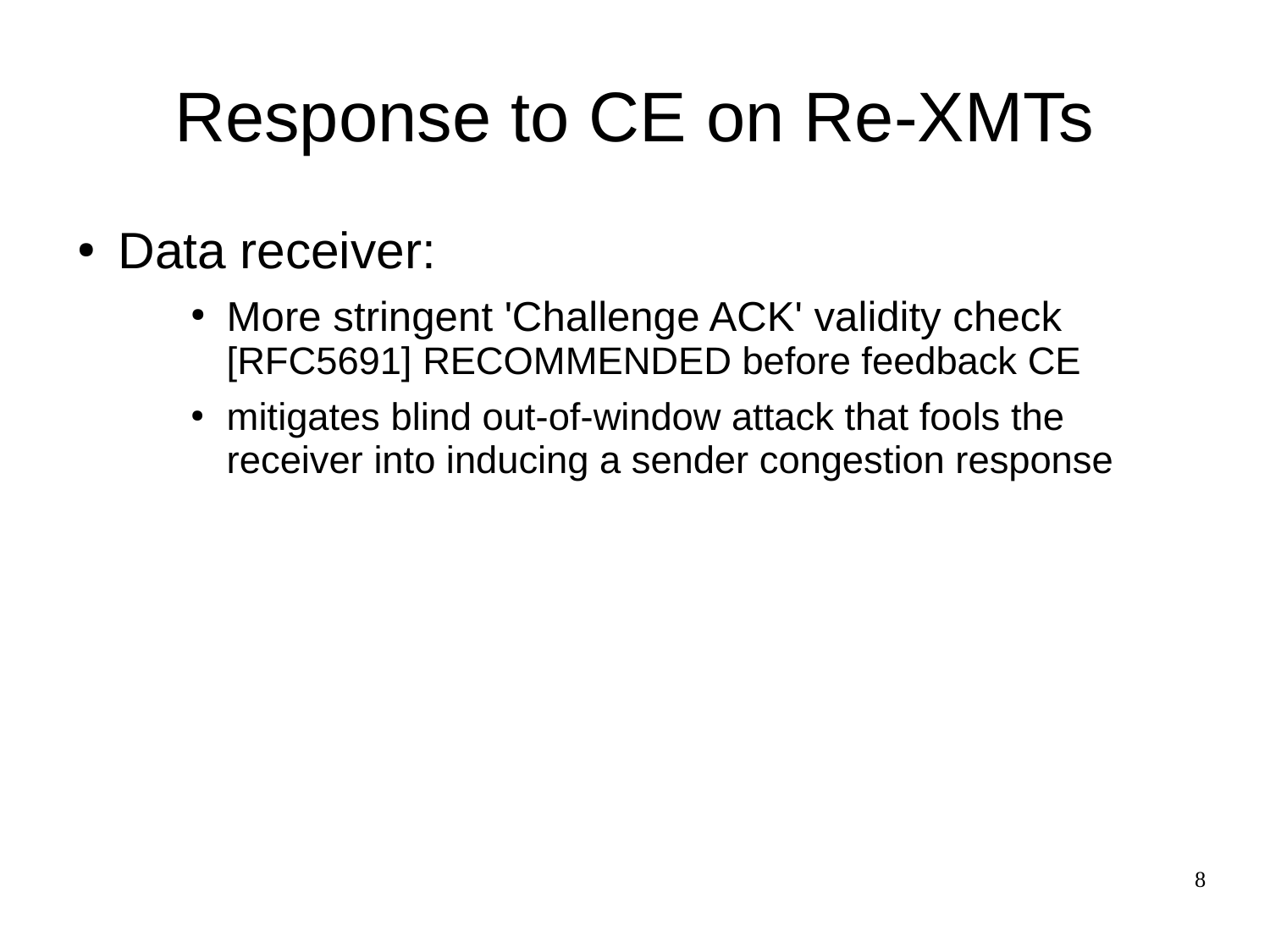### Rationale for ECT on FINs, RSTs

- No congestion response possible
- Trade-off between
	- protecting FIN, RST from loss
	- strengthening FIN/RST attacks
- On balance, chosen to allow ECT
- ECT hardly strengthens flooding (see later)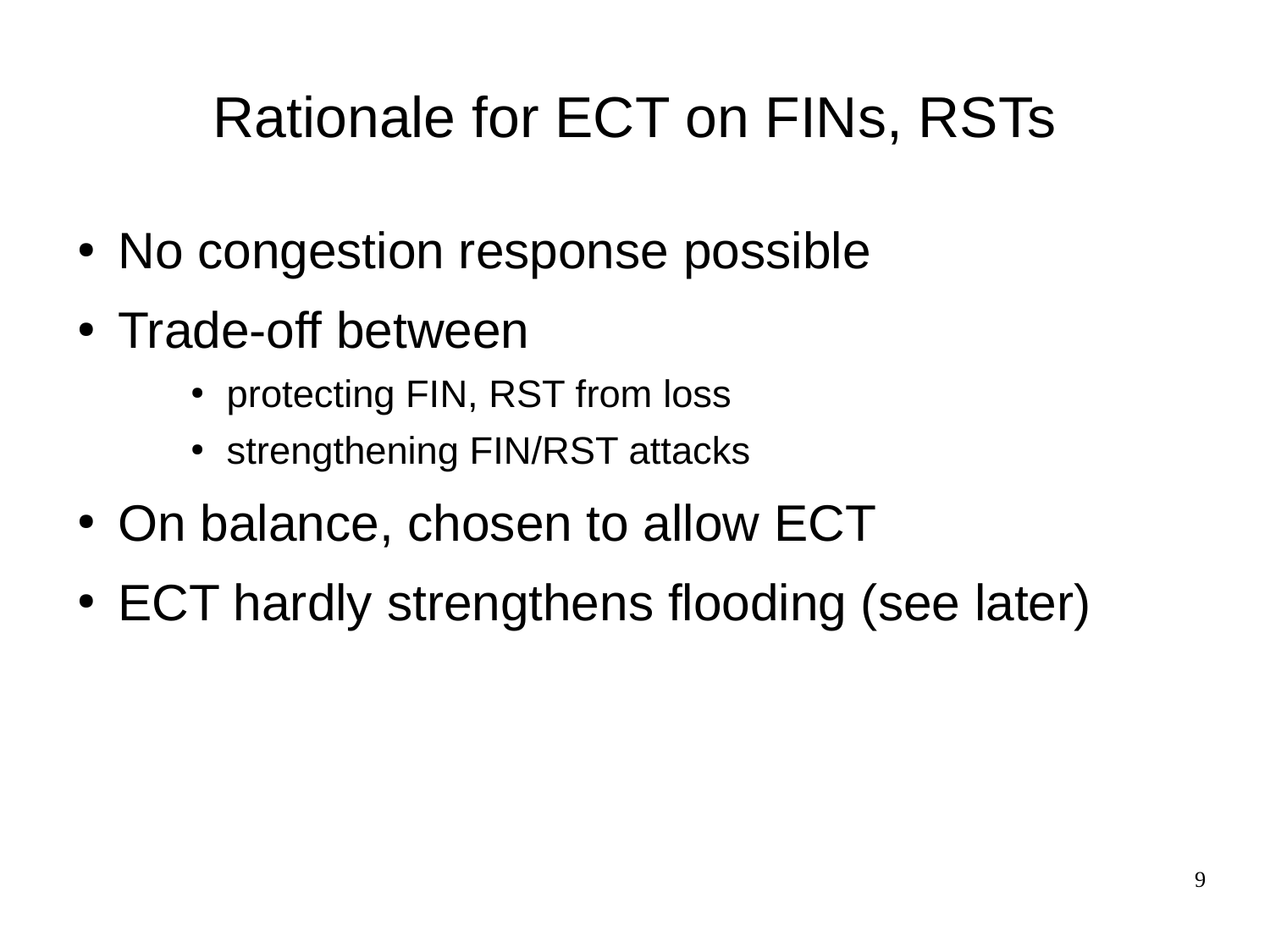## Progress since Mar'17

#### **Main technical deltas** (see earlier slides)

- $\bullet$  Clarified and tabulated where  $FCN++$  fits [DavidB]
- Justified conservative response to CE on SYN if server not AccECN [Padma]
- SYN/ACK no longer follows RFC5562 [consulted with co-authors]
- Pure ACKs: [Mirja & Padma]
	- Reduce cwnd & optionally AckCC [RFC5690]
	- Lengthy rationale for this approach added.
- Re-XMT, RST, FIN: RECOMMEND more stringent validity checks [RFC5691]

#### **Main editorial deltas**

- Motivation: current Internet as much as DC and L4S
- "Network SHOULD NOT treat ECT ctrl pkts differently" Moved to draft-ietf-tsvwg ecn-experimentation (PS)
- Structure
	- Specification: brief instructions (per packet type)
	- Rationale: arguments & rejected alternatives
	- clearly flagged "Measurement needed" paragraphs
	- clearly flagged fall-back sections (SYN, SYN-ACK)
	- General fall-back: new section [Padma & Gorry]
- TCP variants and derivatives: new section
	- IW10, TFO, L4S, SYN cookies,
	- ECN++ translates to SCTP, QUIC, etc. [Gorry]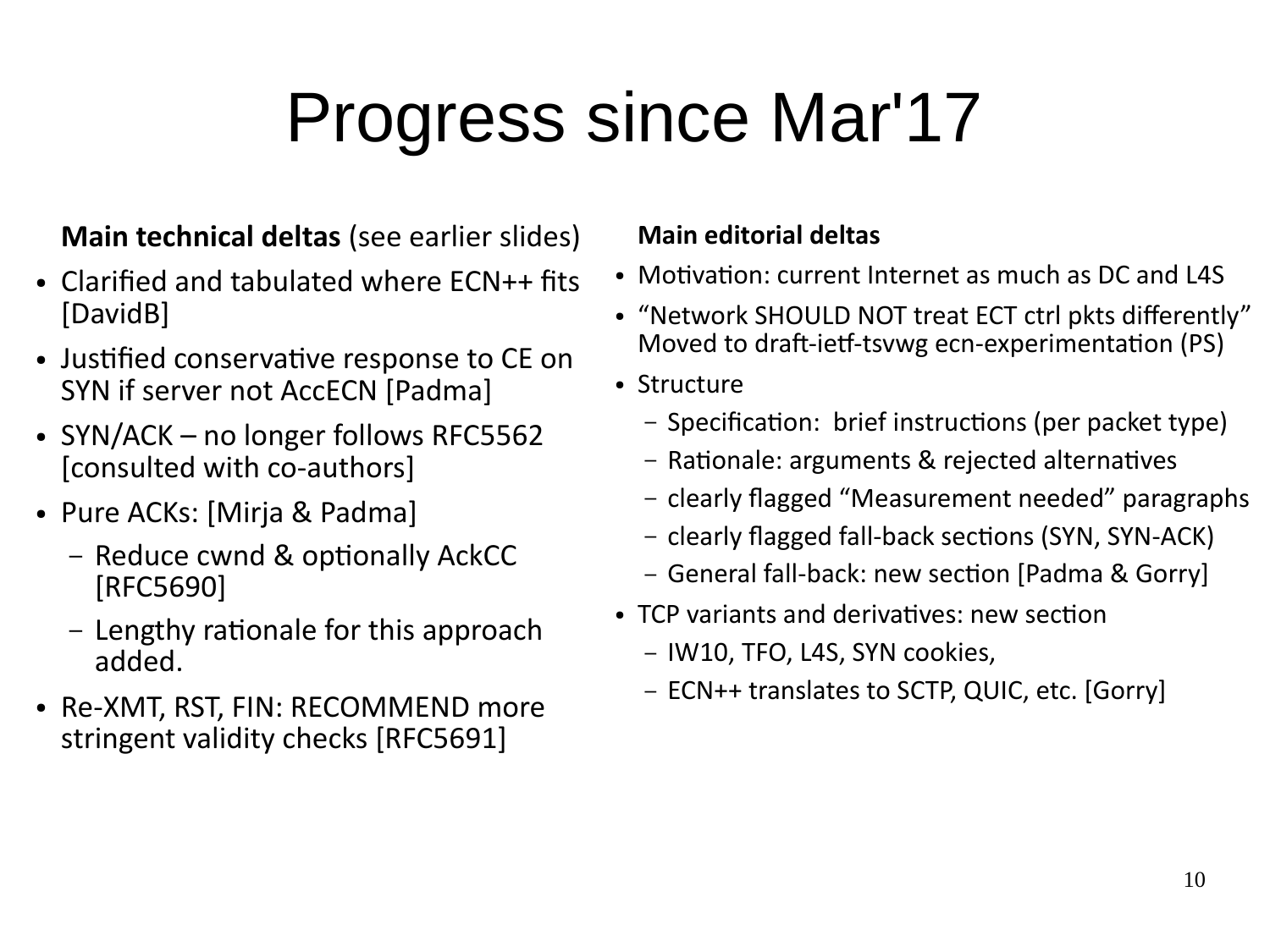## Experiment I/2 ECN++ Flooding

#### $\bullet$ "4.2.3. Argument 2: DoS Attacks" currently says

"Further experiments are needed to test how much malicious hosts can use ECT to augment flooding attacks without triggering AQMs to turn off ECN support (flying "just under the radar"). If it is found that ECT can only slightly augment flooding attacks, the risk of such attacks will need to be weighed against the performance benefits of ECT SYNs."

• We scanned the range of bit-rates to find whether and how much ECT attack packets can strengthen a flooding attack before the AQM turns off ECN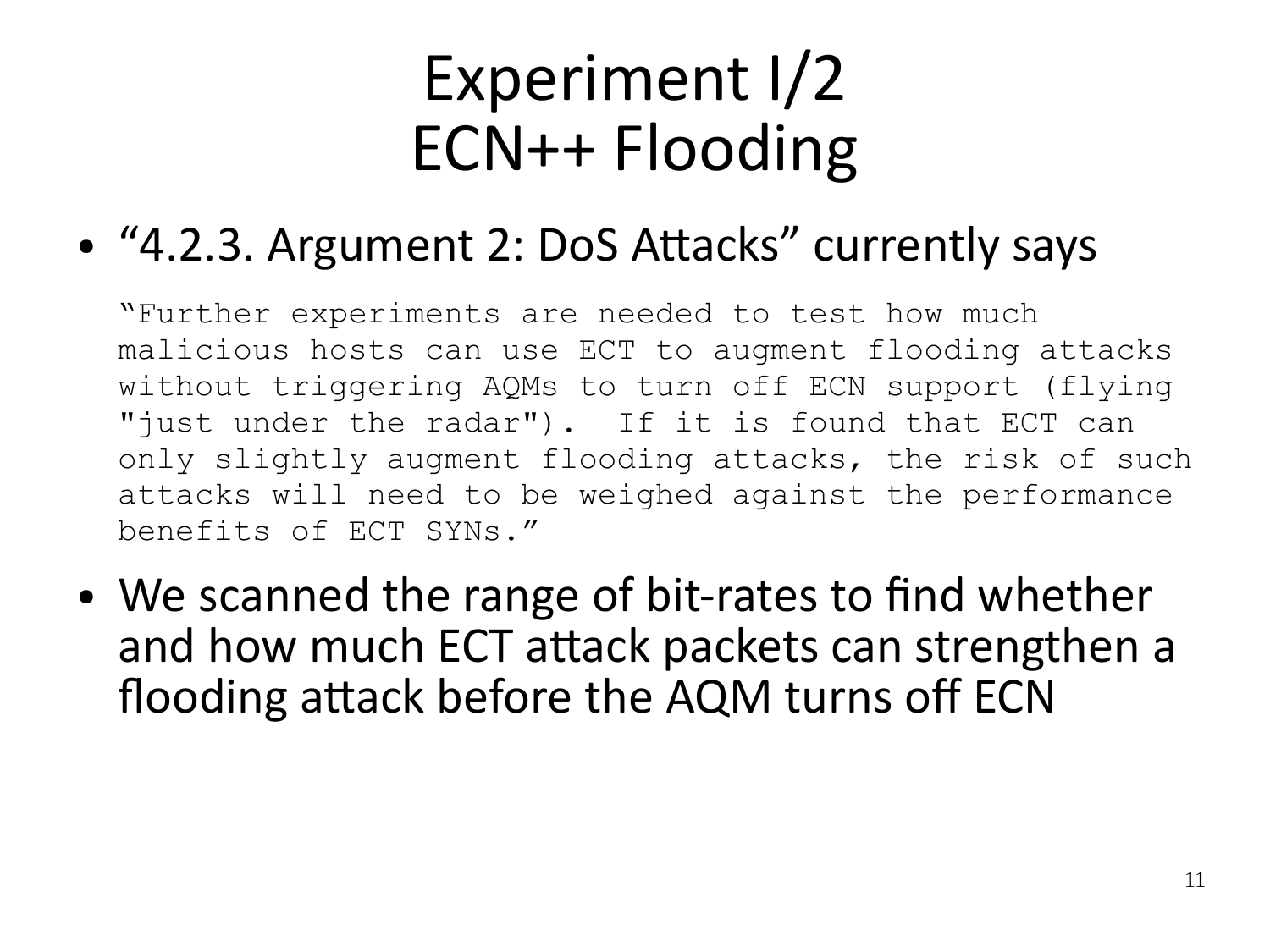# Q. Can ECN strengthen flooding?

- increase unresponsive attack from 70% to 200% of capacity. AQM: PIE (default config)
- spot the difference: with and without ECN

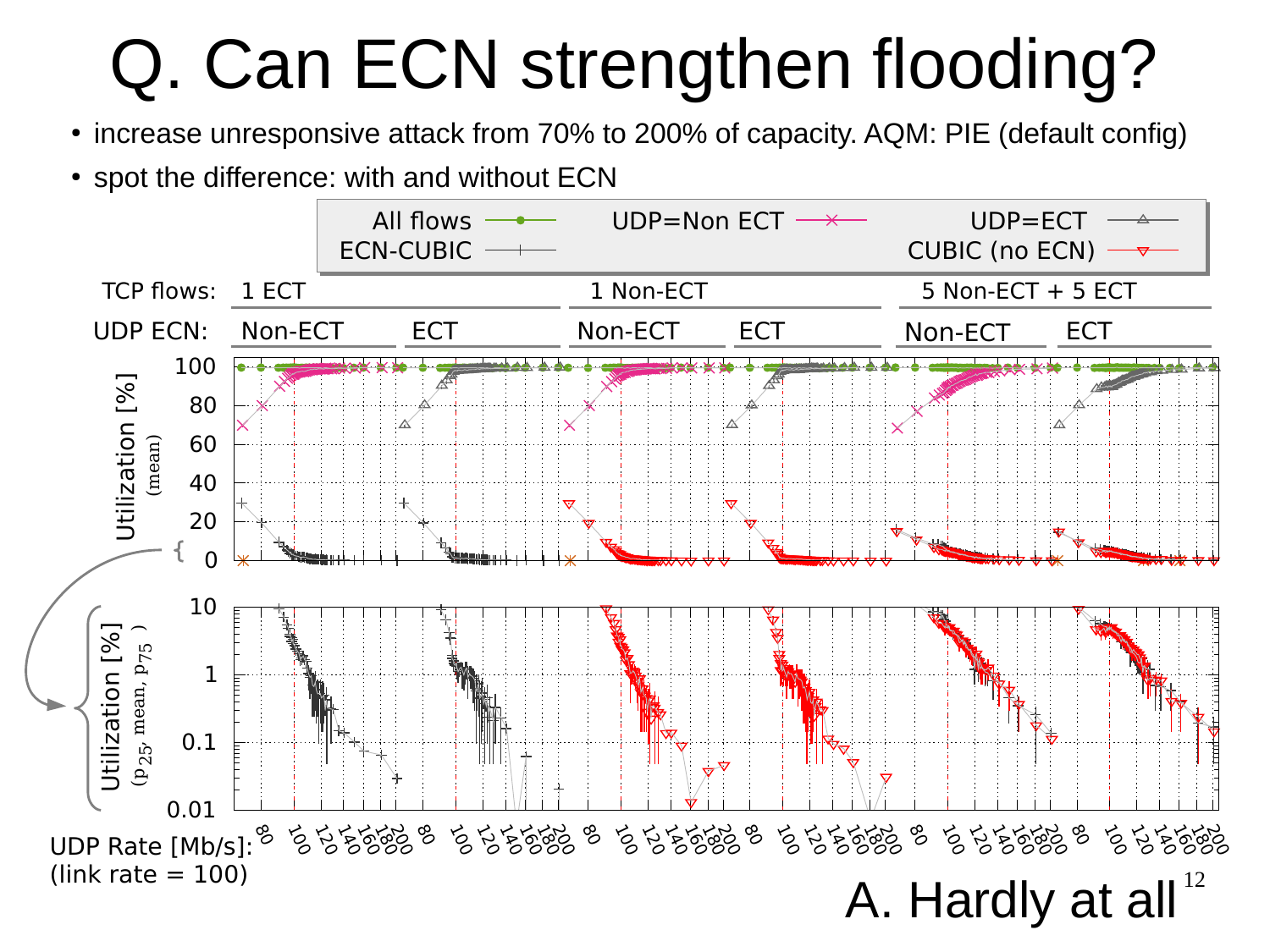## Experiment 2/2 ECN++ Traversal

- Millions of measurements
	- from numerous TCP client vantage points on mobile and fixed networks
	- one-ended tests with Alexa 500k
	- two-ended tests with own servers
	- all allowed combinations of IP ECN field, for ECN and ECN++
	- all allowed combinations of TCP ECN flags, for ECN and AccECN
	- all types of TCP packet, in handshake and established connection
- Report under submission
- Main conclusion for  $ECN++$ 
	- Wherever ECN got through, we found no problems for ECN++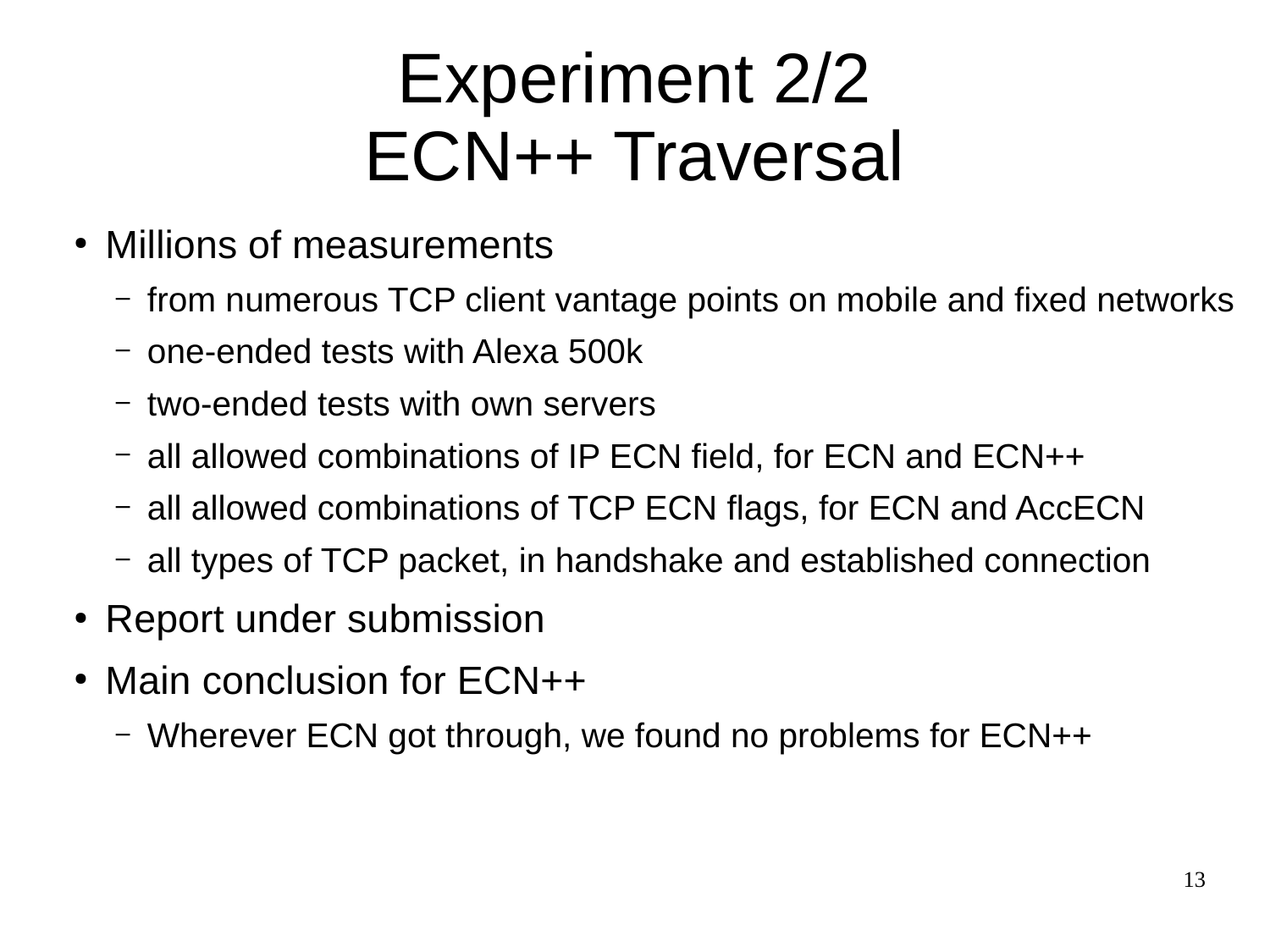## Open issue

- fall-back on persistent loss of ECT control packets after connection establishment [Padma's & Gorry's review], e.g.
	- non-ECT SYN, then ECT on last ACK of 3WHS
	- route change to middlebox that black-holes ECT ctrl pkts
	- hard to detect
	- measurements so far (incl. mobile networks) show ECT ctrl pkts get through wherever ECT data gets through